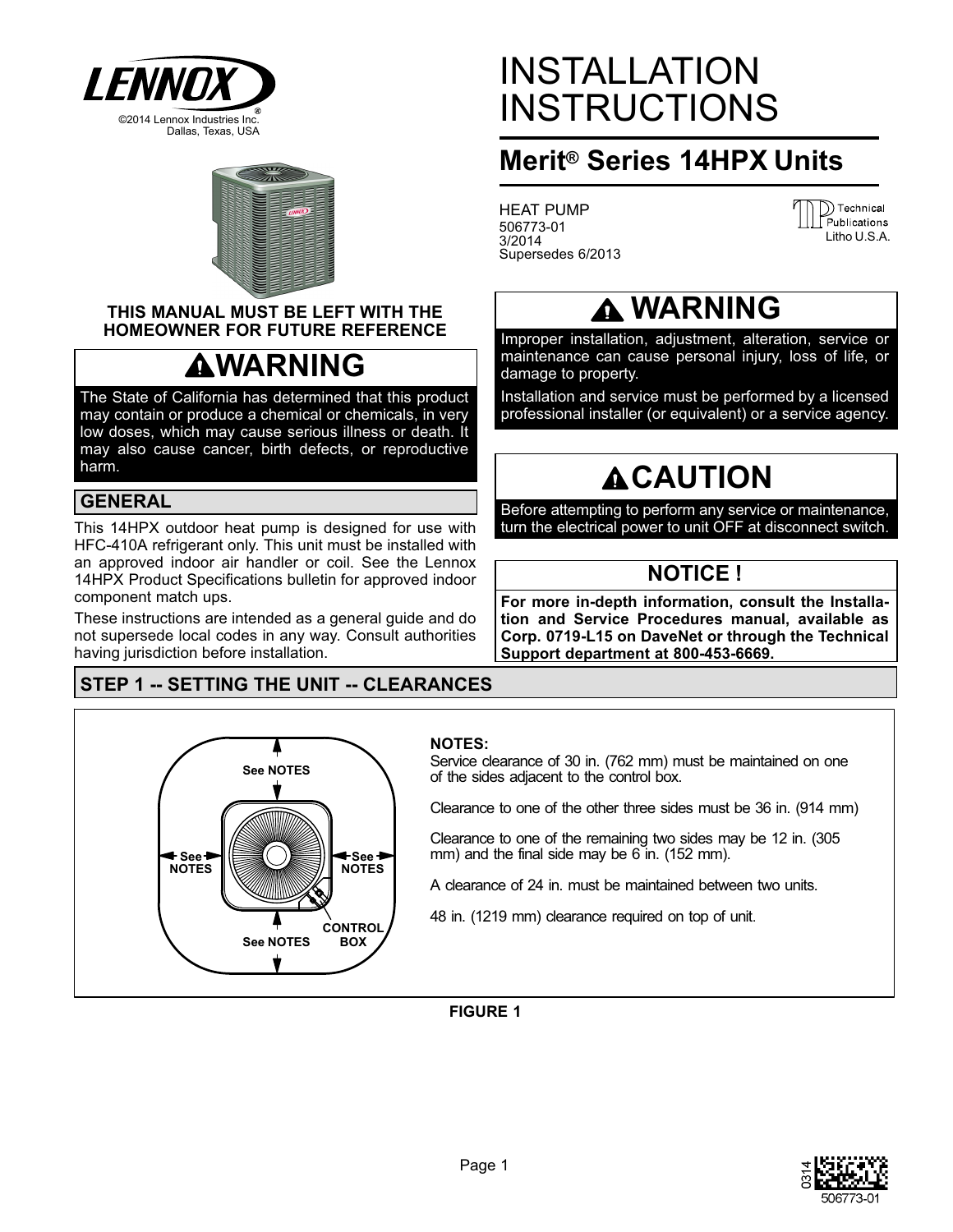

## **FIGURE 2**

#### **TABLE 1 UNIT DIMENSIONS**

| <b>Model Number</b> | A                | в             |
|---------------------|------------------|---------------|
| 14HPX-018-230       | 28-1/4 (718)     | 29-1/4 (743)  |
| 14HPX-024-230       | 28-1/4 (718)     | 37-1/4 (946)  |
| 14HPX-030-230       | 28-1/4 (718)     | 37-1/4 (946)  |
| 14HPX-036-230       | 28-1/4 (718)     | 33-1/4 (845)  |
| 14HPX-042-230       | $32 - 1/4$ (819) | 37-1/4 (946)  |
| 14HPX-048-230       | 32-1/4 (819)     | 37-1/4 (946)  |
| 14HPX-060-230       | 32-1/4 (819)     | 43-1/4 (1099) |

## **STEP 1 -- SETTING THE UNIT (CONTINUED) -- Unit Placement**

# **WARNING**

To prevent personal injury, as well as damage to panels, unit or structure, observe the following:

While installing or servicing this unit, carefully stow all removed panels so that the panels will not cause injury to personnel, objects or nearby structures. Also, take care to store panels where they will not be subject to damage (e.g., being bent or scratched).

While handling or stowing the panels, consider any weather conditions (especially wind) that may cause panels to be blown around and damaged.

## **NOTICE !**

**Roof Damage!**

**This system contains both refrigerant and oil. Some rubber roofing material may absorb oil, causing the rubber to degrade. Failure to follow this notice could result in damage to roof surface.**

## **IMPORTANT !**

**This model is designed for use in check / expansion valve systems only. An indoor expansion valve approved for use with HFC-410A refrigerant must be ordered separately and installed prior to operating the system.**

# **CAUTION**

As with any mechanical equipment, contact with sharp sheet metal edges can result in personal injury. Take care while handling this equipment.

## **IMPORTANT !**

**Exhaust vents from dryers, water heaters and furnaces should be directed away from the outdoor unit. Prolonged exposure to exhaust gases and the chemicals contained within them may cause condensation to form on the steel cabinet and other metal components of the outdoor unit. This will diminish unit performance and longevity.**





### **SLAB MOUNTING**

Install unit level or, if on a slope, maintain slope tolerance of 2 degrees (or 2 inches per 5 feet [50 mm per 1.5 m]) away from building structure.



**FIGURE 4**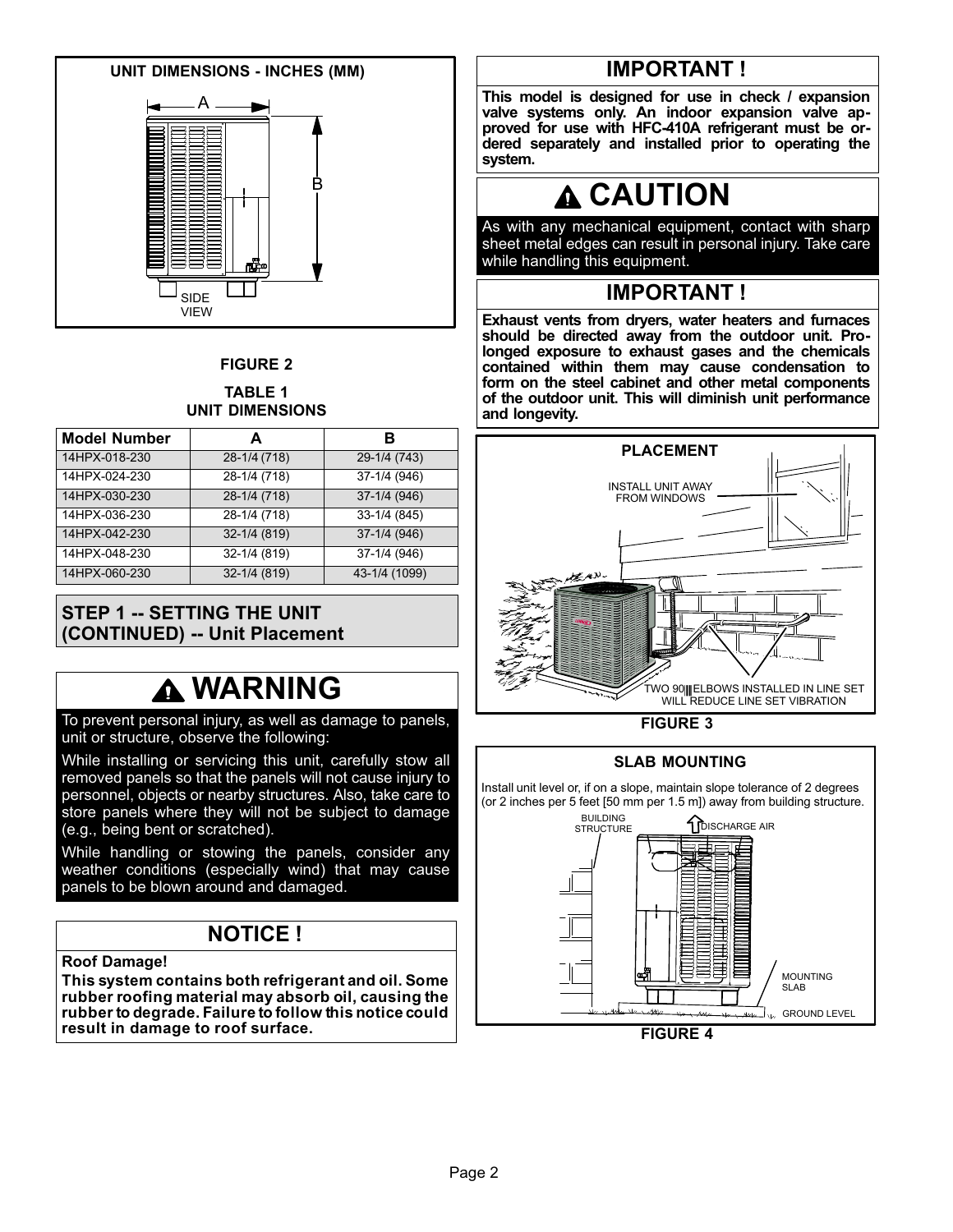## **STEP 2 -- REFRIGERANT PIPING -- Flushing Existing Line Set and Indoor Coil**

**Flush the existing line set per the following instructions. For more information, refer to the Installation and Service Procedures manual available on DaveNet. CAUTION - DO NOT attempt to flush and re-use existing line sets or indoor coil when the system contains contaminants (i.e., compressor burn out).**

*NOTE - When installing refrigerant lines longer than 50 feet, refer to the Refrigerant Piping Design and Fabrication Guidelines manual available on DaveNet (Corp. 9351-L9), or contact the Technical Support Department Product Application group for assistance.*

| <b>TABLE 2</b>                            |  |
|-------------------------------------------|--|
| <b>REFRIGERANT LINE SET - INCHES (MM)</b> |  |

| Model                                                                            | <b>Field Connec-</b><br>tions |                             | <b>Recommended Line Set</b> |                             |                                                           |  |  |  |
|----------------------------------------------------------------------------------|-------------------------------|-----------------------------|-----------------------------|-----------------------------|-----------------------------------------------------------|--|--|--|
|                                                                                  | Liquid<br>Line                | Vapor<br>Line               | Liquid<br>Line              | Vapor<br>Line               | L15 Line Sets                                             |  |  |  |
| $-018$                                                                           | $3/8$ in.                     | $3/4$ in.                   | $3/8$ in.                   | $3/4$ in.                   |                                                           |  |  |  |
| $-024$                                                                           | (10)                          | (19<br>(10                  |                             | (19)                        | L <sub>15</sub> -41 – 15 ft. - 50<br>ft. $(4.6 m - 15 m)$ |  |  |  |
| $-030$                                                                           | mm)                           | mm)                         | mm)                         | mm)                         |                                                           |  |  |  |
| $-036$                                                                           | $3/8$ in.                     | 7/8 in.                     | $3/8$ in.                   | $7/8$ in.                   |                                                           |  |  |  |
| $-042$                                                                           | (10)                          | (22)                        | (10                         | (22)                        | L15-65 $-$ 15 ft. - 50<br>ft. $(4.6 m - 15 m)$            |  |  |  |
| $-048$                                                                           | mm)                           | mm)                         | mm)                         | mm)                         |                                                           |  |  |  |
| $-060$                                                                           | $3/8$ in.<br>(10)<br>mm)      | $1 - 1/8$<br>in. (29<br>mm) | $3/8$ in.<br>(10)<br>mm)    | $1 - 1/8$<br>in. (29<br>mm) | <b>Field Fabricated</b>                                   |  |  |  |
| NOTE — Some applications may required a field provided 7/8" to 1-1/8"<br>adapter |                               |                             |                             |                             |                                                           |  |  |  |

## **IMPORTANT !**

**If this unit is being matched with an approved line set or indoor unit coil that was previously charged with mineral oil, or if it is being matched with a coil which was manufactured before January of 1999, the coil and line set must be flushed prior to installation. Take care to empty all existing traps. Polyol ester (POE) oils are used in Lennox units charged with HFC-410A refrigerant. Residual mineral oil can act as an insulator, preventing proper heat transfer. It can also clog the expansion device and reduce system performance and capacity.**

**Failure to properly flush the system per this instruction and the detailed Installation and Service Procedures manual will void the warranty.**

# **WARNING**



When using a high pressure gas such as nitrogen to pressurize a refrigeration or air conditioning system, use a regulator that can control the pressure down to 1 or 2 psig (6.9 to 13.8 kPa).

# **WARNING**

Refrigerant can be harmful if it is inhaled. Refrigerant must be used and recovered responsibly. Failure to follow this warning may result in personal injury or death.

## **WARNING**



Fire, Explosion and Personal Safety Hazard. Failure to follow this warning could result in damage, personal injury or death. Never use oxygen to pressurize or purge refrigeration lines. Oxygen, when exposed to a spark or open flame, can cause fire and/or an explosion, that could result in property damage, personal injury or death.

# **WARNING**

Polyol ester (POE) oils used with HFC-410A refrigerant absorb moisture very quickly. It is very important that the refrigerant system be kept closed as much as possible. DO NOT remove line set caps or service valve stub caps until you are ready to make connections.

## **IMPORTANT !**

**Some scroll compressors have an internal vacuum protector that will unload scrolls when suction pressure goes below 20 psig. A hissing sound will be heard when the compressor is running unloaded. Protector will reset when low pressure in system is raised above 40 psig. DO NOT REPLACE COMPRES-SOR.**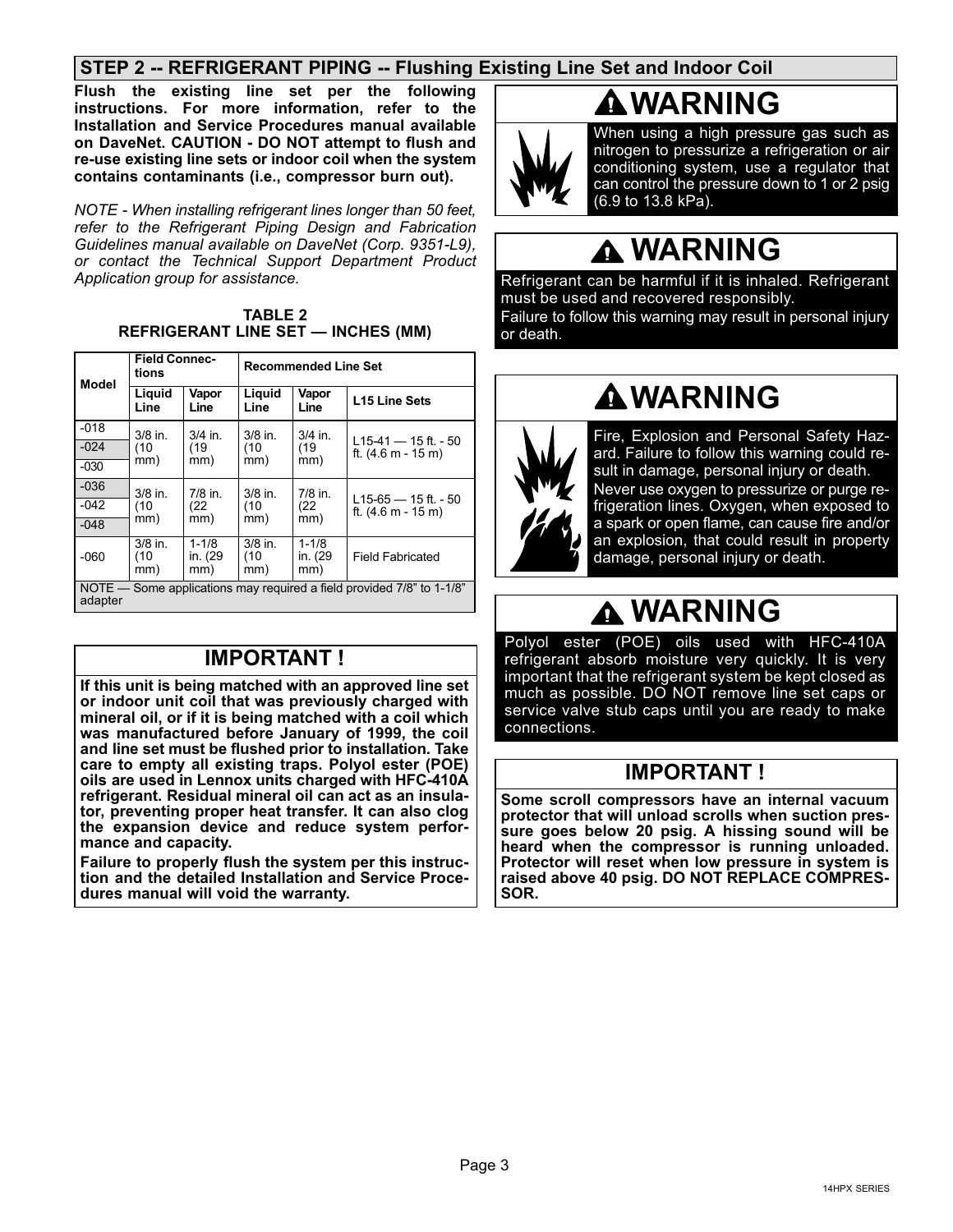### **LINE SET INSTALLATION**



**Line Set Isolation** — The following illustrations are examples of proper refrigerant line set isolation:

**REFRIGERANT LINE SET — TRANSITION**

#### **REFRIGERANT LINE SET — INSTALLING VERTICAL RUNS (NEW CONSTRUCTION SHOWN)**

*NOTE — Insulate liquid line when it is routed through areas where the surrounding ambient temperature could become higher than the temperature of the liquid line or when pressure drop is equal to or greater than 20 psig.*

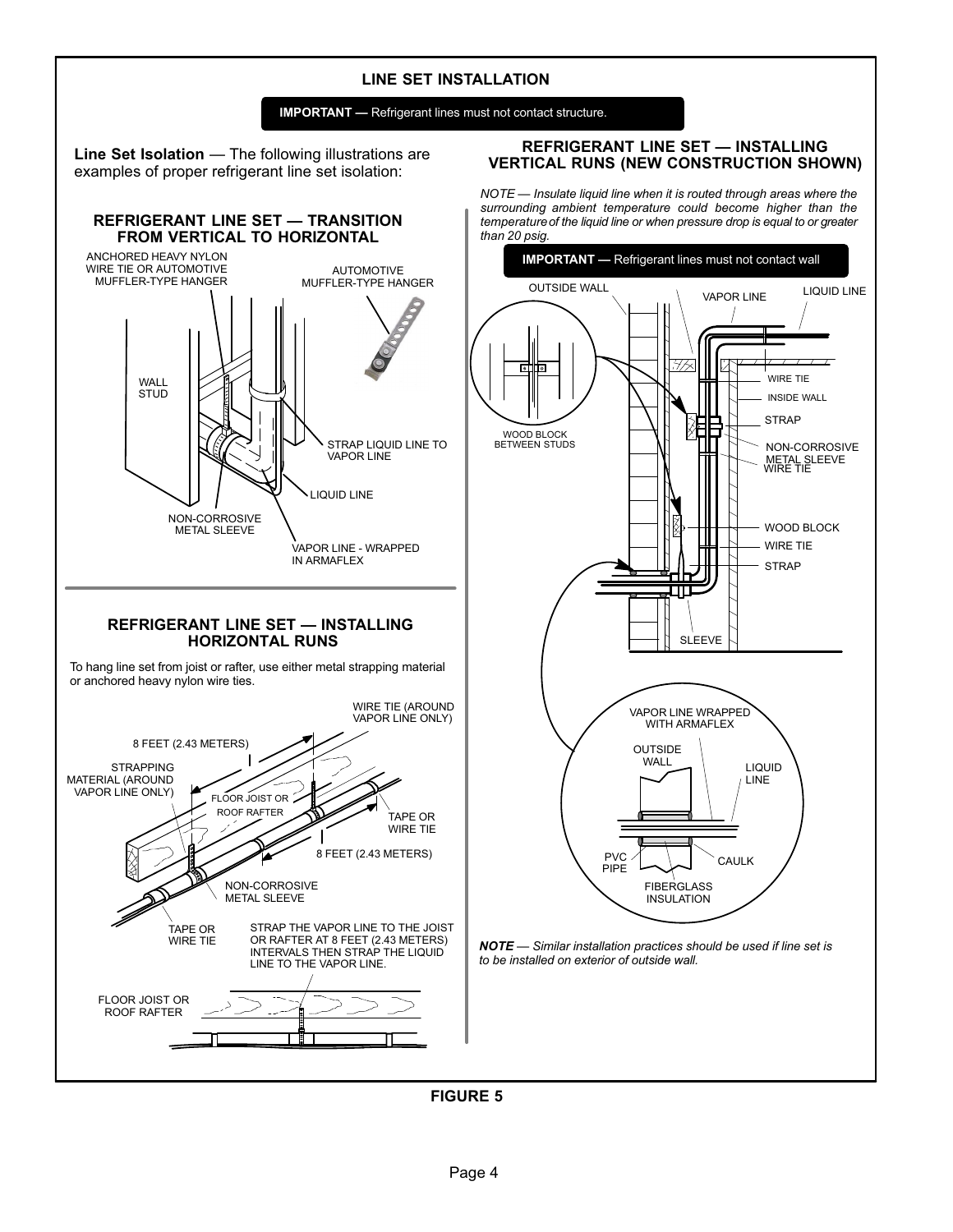### **STEP 2 -- REFRIGERANT PIPING -- Removing Existing Indoor Metering Device**



- **C.** HCFC-22 gauge set center port to inlet on the recovery machine with an empty recovery tank connected to the gauge set.
- **D.** Connect recovery tank to recovery machine per machine instructions.



- **A.** On fully cased coils, remove the coil access and plumbing panels.
- **B.** Remove any shipping clamps from the liquid line and distributor assembly.
- **C.** Disconnect the equalizer line from the check expansion valve equalizer line fitting on the vapor line.
- **D.** Remove the vapor line sensing bulb.
- **E.** Disconnect the liquid line from the check expansion valve at the liquid line assembly.
- **F.** Disconnect the check expansion valve from the liquid line orifice housing. Take care not to twist or damage distributor tubes during this process.
- **G.** Remove and discard check expansion valve and the two Teflon® rings.
- **H.** Use a field-provided fitting to temporarily reconnect the liquid line to the indoor unit's liquid line orifice housing.

#### **FLUSHING LINE SET**

The line set and indoor unit coil must be flushed with at least the same amount of clean refrigerant that previously charged the system. Check the charge in the flushing cylinder before proceeding.

- recovery macrime to put<br>set and indoor unit coil. **A.** Set the recovery machine for liquid recovery and start the recovery machine. Open the gauge set valves to allow the recovery machine to pull a vacuum on the existing system line
- **B.** Position the cylinder of clean HCFC-22 for delivery of liquid refrigerant and open its valve to allow liquid refrigerant to flow into the system through the vapor line valve. Allow the refrigerant to pass from the cylinder and through the line set and the indoor unit coil before it enters the recovery machine.
- **C.** After all of the liquid refrigerant has been recovered, switch the recovery machine to vapor recovery so that all of the HCFC-22 vapor is recovered. Allow the recovery machine to pull the system down to 0.
- **D.** Close the valve on the inverted HCFC-22 drum and the gauge set valves. Pump the remaining refrigerant out of the recovery machine and turn the machine off.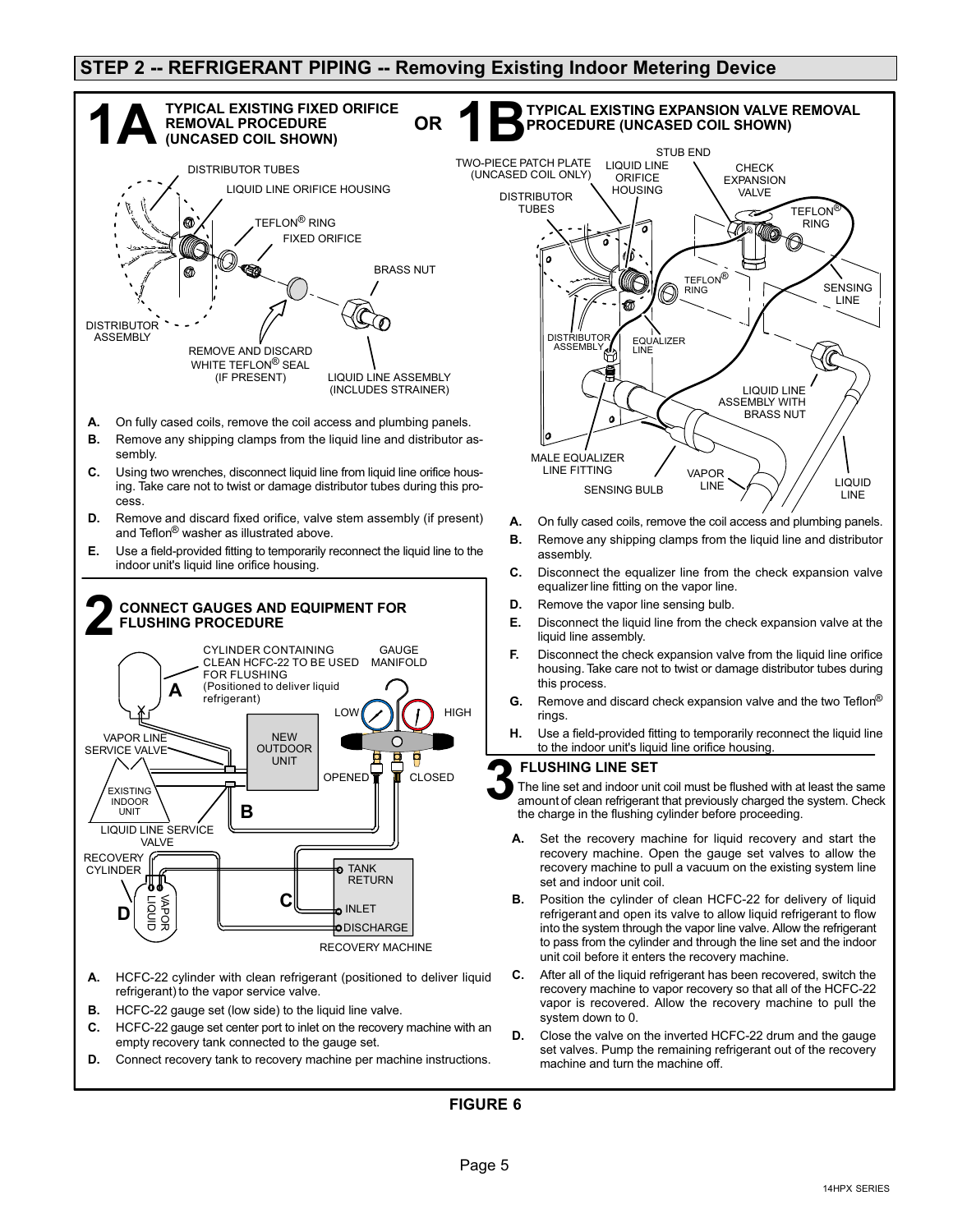## **STEP 2 -- REFRIGERANT PIPING -- Brazing Procedures**



# $\triangle$  CAUTION

Brazing alloys and flux contain materials which are hazardous to your health.

Avoid breathing vapors or fumes from brazing operations. Perform operations only in well-ventilated areas.

Wear gloves and protective goggles or face shield to protect against burns.

Wash hands with soap and water after handling brazing alloys and flux.

## **WARNING**

Danger of fire. Bleeding the refrigerant charge from only the high side may result in pressurization of the low side shell and suction tubing. Application of a brazing torch to a pressurized system may result in ignition of the refrigerant and oil mixture. Check the high and low pressures before applying heat.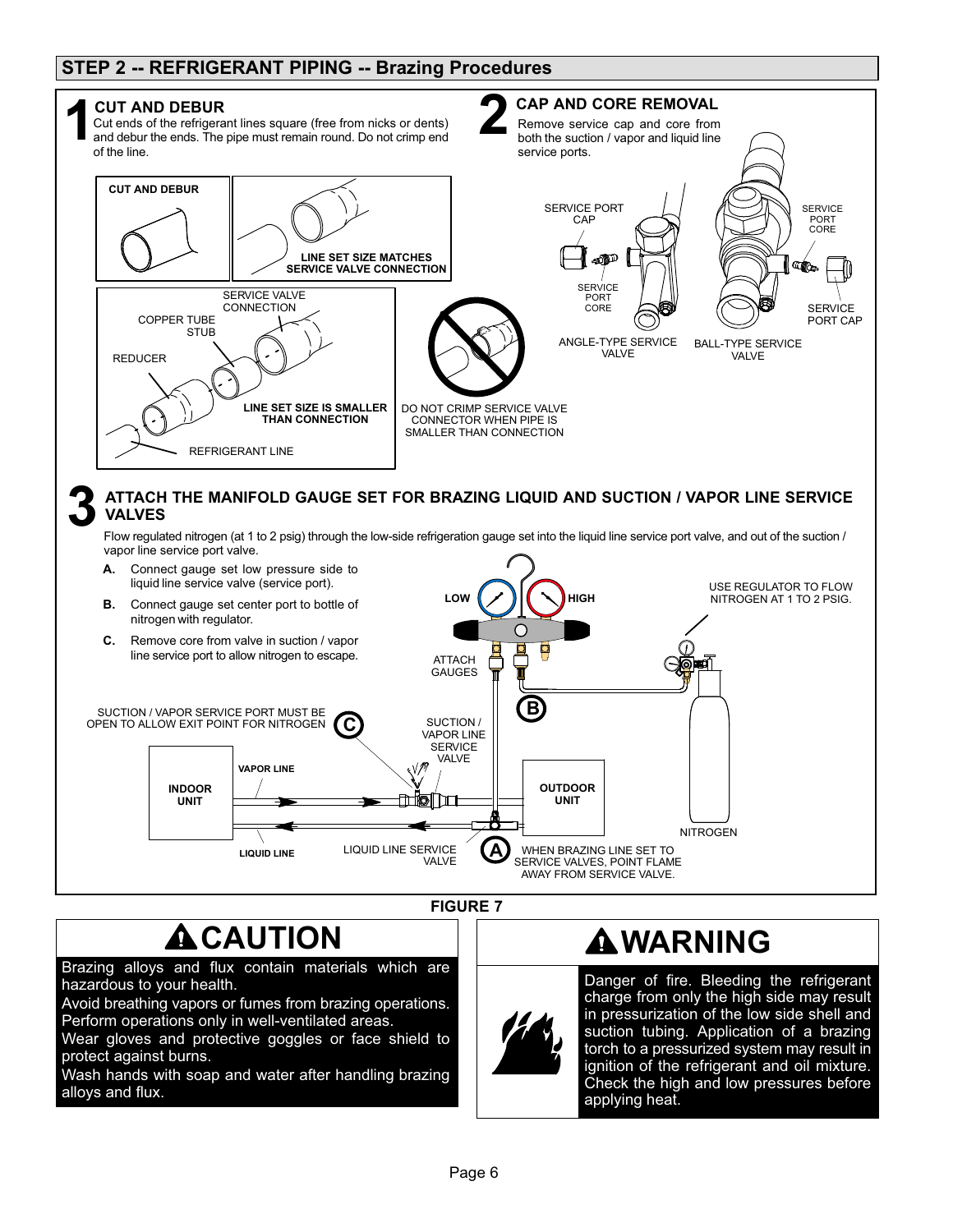### **WRAP SERVICE VALVES**

To help protect service valve seals during brazing, wrap water -saturated cloths around service valve bodies and copper tube stubs. Use **4** additional water-saturated cloths underneath the valve body to protect the base paint.



### **FLOW NITROGEN**

Flow regulated nitrogen (at 1 to 2 psig) through the refrigeration gauge set into the valve stem port connection on the liquid service valve and out of the suction / vapor valve stem port. See steps 3A, 3B and 3C on manifo

## **BRAZE LINE SET 6**

Wrap both service valves with water-saturated cloths as illustrated here and as mentioned in step 4, before brazing to line set. Cloths must remain water-saturated throughout the brazing and cool-down process.

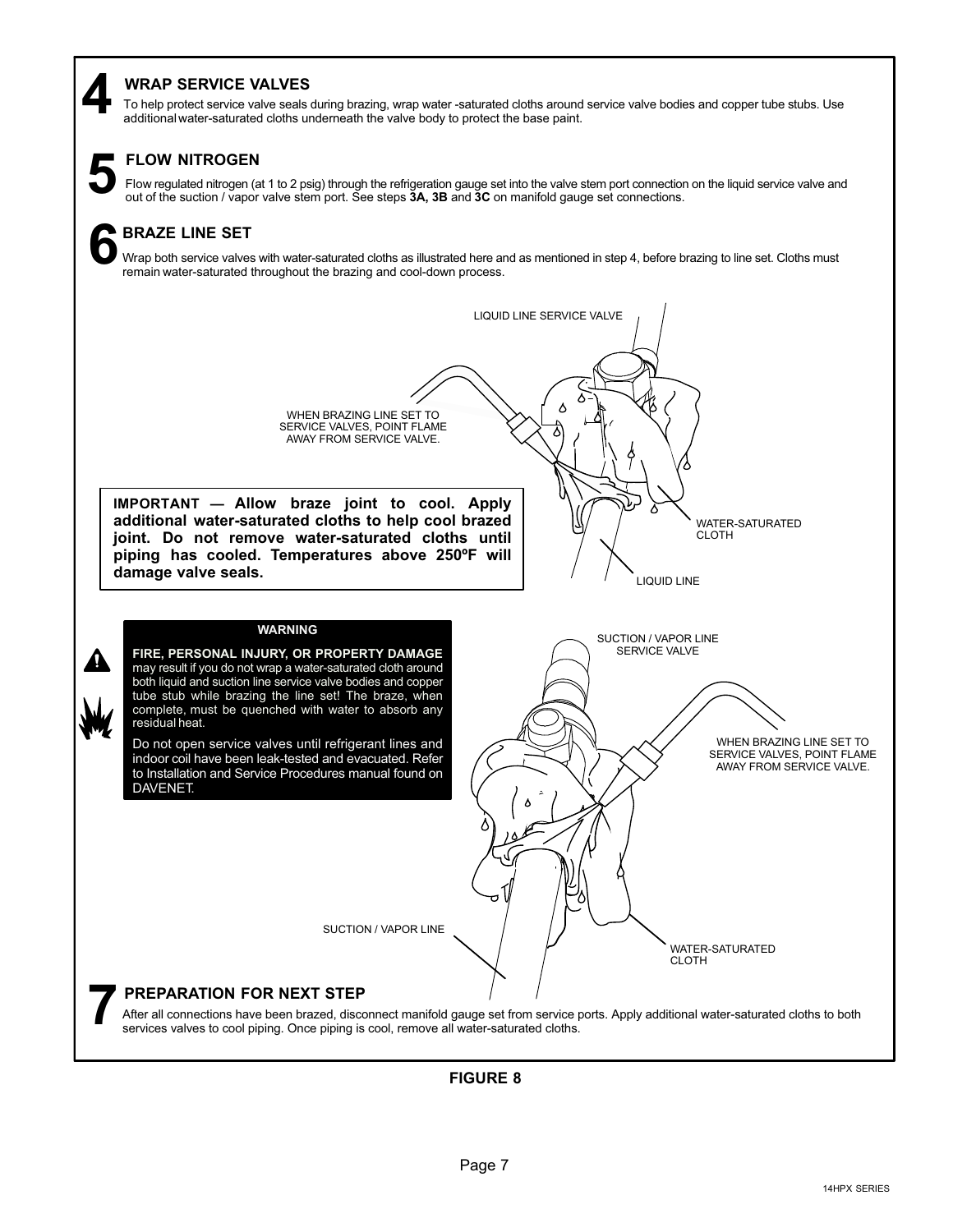### **STEP 2 -- REFRIGERANT PIPING -- Installing Indoor Check Expansion Valve**

This outdoor unit is designed for use in systems that include an expansion valve metering device (purchased separately) at the indoor coil. See the *14HPX Product Specifications bulletin (EHB)* for approved expansion valve kit match ups. The check expansion valve unit can be installed internal or external to the indoor coil. In applications where an uncased coil is being installed in a field-provided plenum, install the expansion valve in a manner that will provide access for field servicing of the expansion valve. Refer to below illustration for reference during installation of expansion valve unit. After installation of the indoor coil metering device, proceed to *Step 5.*





LIQUID LINE check/expansion valve is installed external to the coil casing. See sensing bulb installation for bulb positioning.

### **EQUALIZER LINE INSTALLATION**

- **A.** Remove and discard either the flare seal cap or flare nut with copper flare seal bonnet from the equalizer line port on the vapor line as illustrated in the figure below.
- **B.** Remove the field-provided fitting that temporarily reconnected the liquid line to the indoor unit's distributor assembly.



- **C.** Install one of the provided Teflon® rings around the stubbed end of the check/expansion valve and use refrigerant oil to lightly lubricate the connector threads and exposed surface of the Teflon® ring.
- **D.** Attach the stubbed end of the check/expansion valve to the liquid line orifice housing. Finger tighten, then use an appropriately sized wrench to turn an additional 1/2 turn clockwise as illustrated in the figure to the right, or tighten to 20 ft-lb.
- **E.** Place the remaining Teflon® washer around the other end of the check expansion valve. Lightly lubricate connector threads and expose surface of the Teflon® ring with refrigerant oil.
- **F.** Attach the liquid line assembly to the check expansion valve. Finger tighten, then use an appropriately sized wrench to turn an additional 1/2 turn clockwise as illustrated in the figure above or tighten to 20 ft-lb.

### **SENSING BULB INSTALLATION**

- **A.** Attach the vapor line sensing bulb in the proper orientation as illustrated below using the clamp and screws provided.
- *B. NOTE Though it is preferred to have the sensing bulb installed on a horizontal run of the vapor line, installation on a vertical run of piping is acceptable if necessary.*

**NOTE** — Confirm proper thermal contact between vapor line and check/expansion bulb before insulating the sensing bulb.

Connect the equalizer line from the check/expansion valve to the equalizer vapor port on the vapor line. Finger tighten the flare nut, then tighten an additional 1/8 turn (7 ft-lbs) as illustrated to the right.



*NOTE — NEVER MOUNT THE SENSING BULB ON BOTTOM OF LINE.*

Page 8

**FIGURE 9**





<u>ነ</u>  $\mathbf{c}$ 3 4 <u>7 E 5</u>

1/2 Turn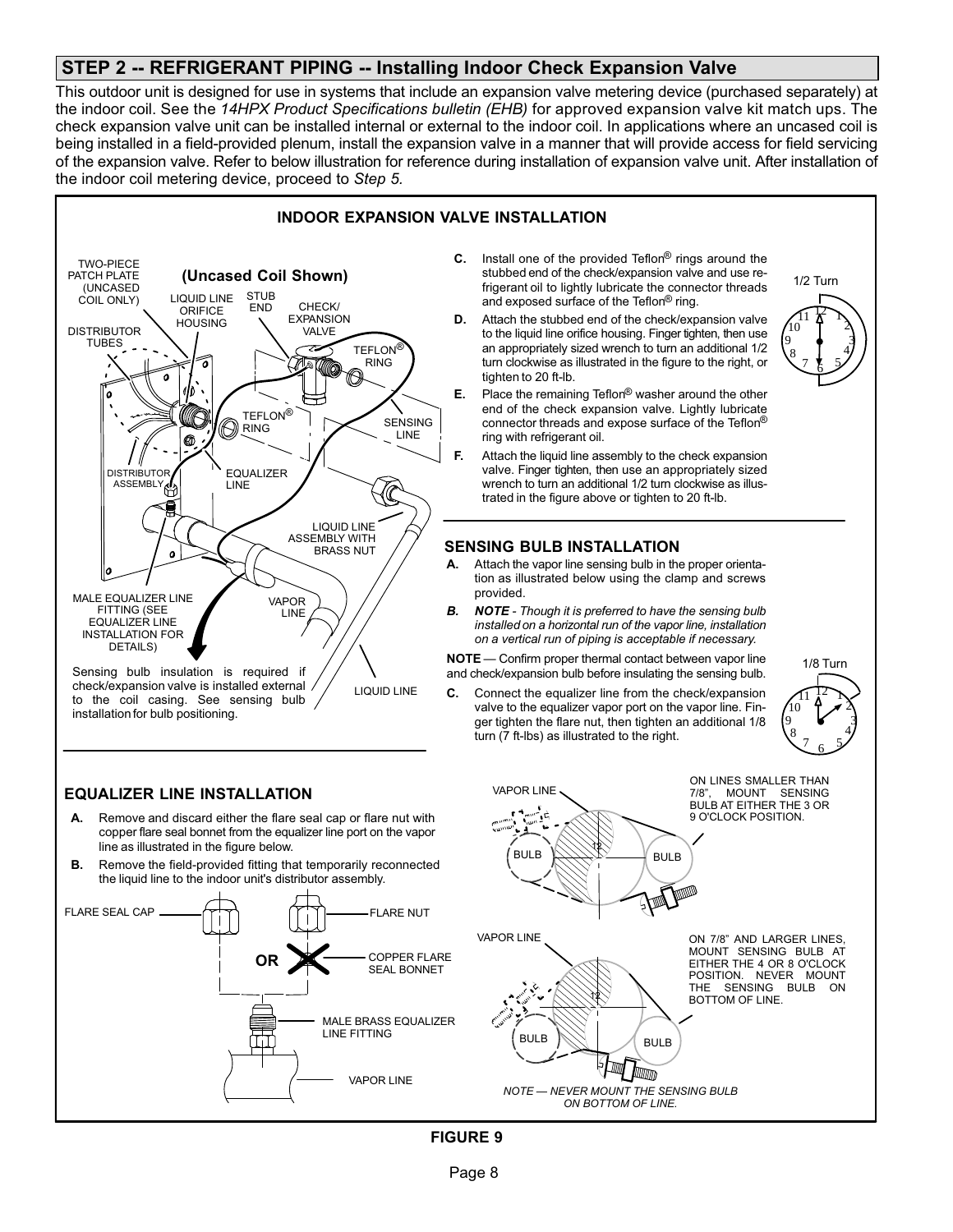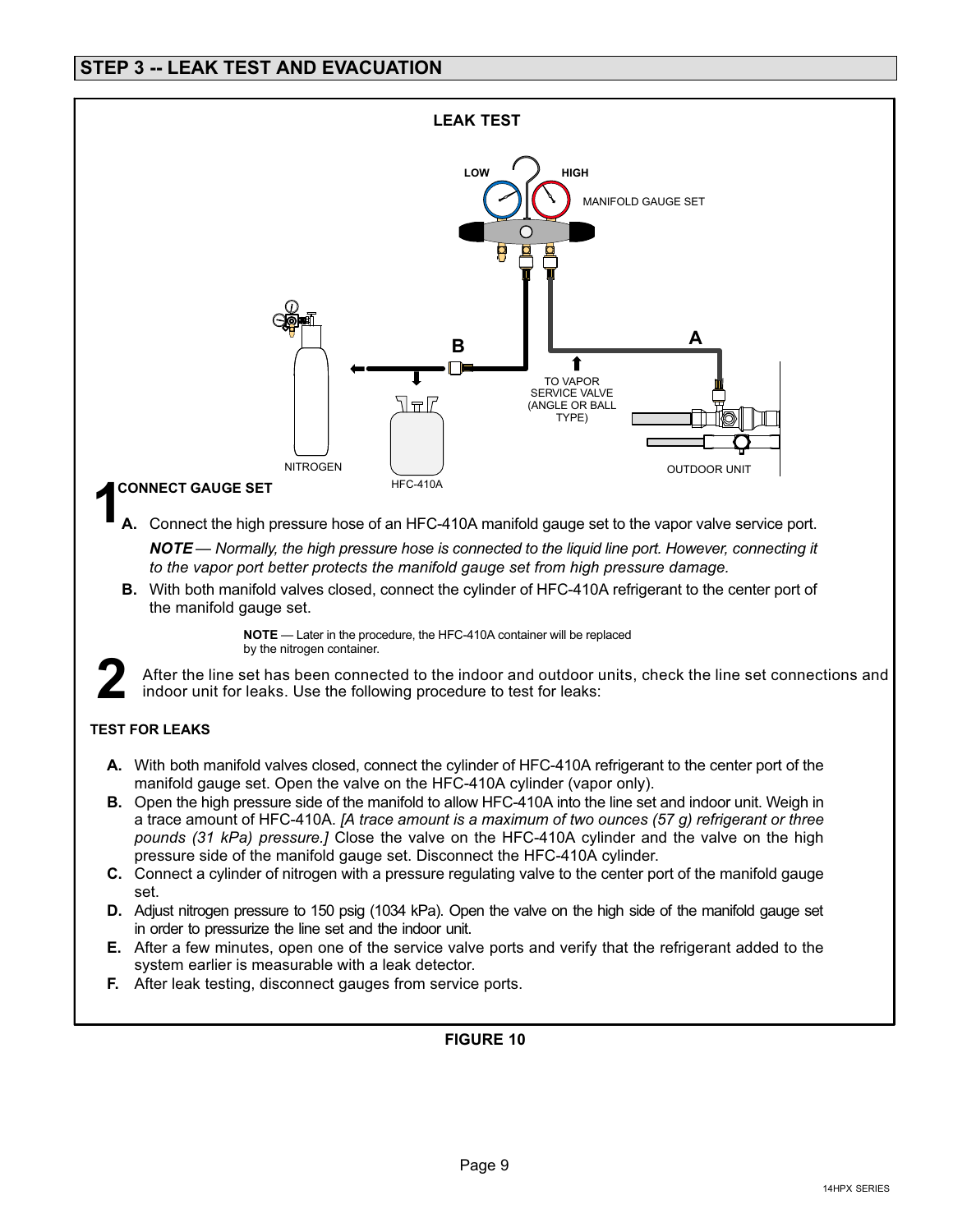## **STEP 3 -- LEAK TEST AND EVACUATION (CONTINUED)**



*NOTE — During the early stages of evacuation, it is desirable to close the manifold gauge valve at least once. A rapid rise in pressure indicates a relatively large leak. If this occurs, repeat the leak testing procedure.*

*NOTE — The term absolute pressure means the total actual pressure above absolute zero within a given volume or system. Absolute pressure in a vacuum is equal to atmospheric pressure minus vacuum pressure.*

- **C.** When the absolute pressure reaches 23,000 microns (29.01 inches of mercury), perform the following:
	- Close manifold gauge valves.
	- Close valve on vacuum pump.
	- Turn off vacuum pump.
	- Disconnect manifold gauge center port hose from vacuum pump.
	- Attach manifold center port hose to a nitrogen cylinder with pressure regulator set to 150 psig (1034 kPa) and purge the hose.
	- Open manifold gauge valves to break the vacuum in the line set and indoor unit.
	- Close manifold gauge valves.
- **D.** Shut off the nitrogen cylinder and remove the manifold gauge hose from the cylinder. Open the manifold gauge valves to release the nitrogen from the line set and indoor unit.
- **E.** Reconnect the manifold gauge to the vacuum pump, turn the pump on, and continue to evacuate the line set and indoor unit until the absolute pressure does not rise above 500 microns (29.9 inches of mercury) within a 20-minute period after shutting off the vacuum pump and closing the manifold gauge valves.
- When the absolute pressure requirement above has been met, disconnect the manifold hose from the vacuum pump and connect it to a cylinder of HFC-410A positioned to deliver liquid refrigerant. Open the manifold gauge valve 1 to 2 psig in order to release the vacuum in the line set and indoor unit.
- **G.** Perform the following:
	- Close manifold gauge valves.
	- Shut off HFC-410A cylinder.
	- Reinstall service valve cores by removing manifold hose from service valve. Quickly install cores with core tool while maintaining a positive system pressure.
	- Replace stem caps and finger tighten them, then tighten an additional one-sixth (1/6) of a turn as illustrated.

## $\sqrt{11}$   $\frac{12}{1}$ 1/6 TURN

 $\frac{7}{6}$  5

8 9 10

**Possible equipment damage.**

**void warranty.**

**Avoid deep vacuum operation. Do not use compressors to evacuate a system. Extremely low vacuum can cause internal arcing and compressor failure. Damage caused by deep vacuum operation will**

**WARNING !**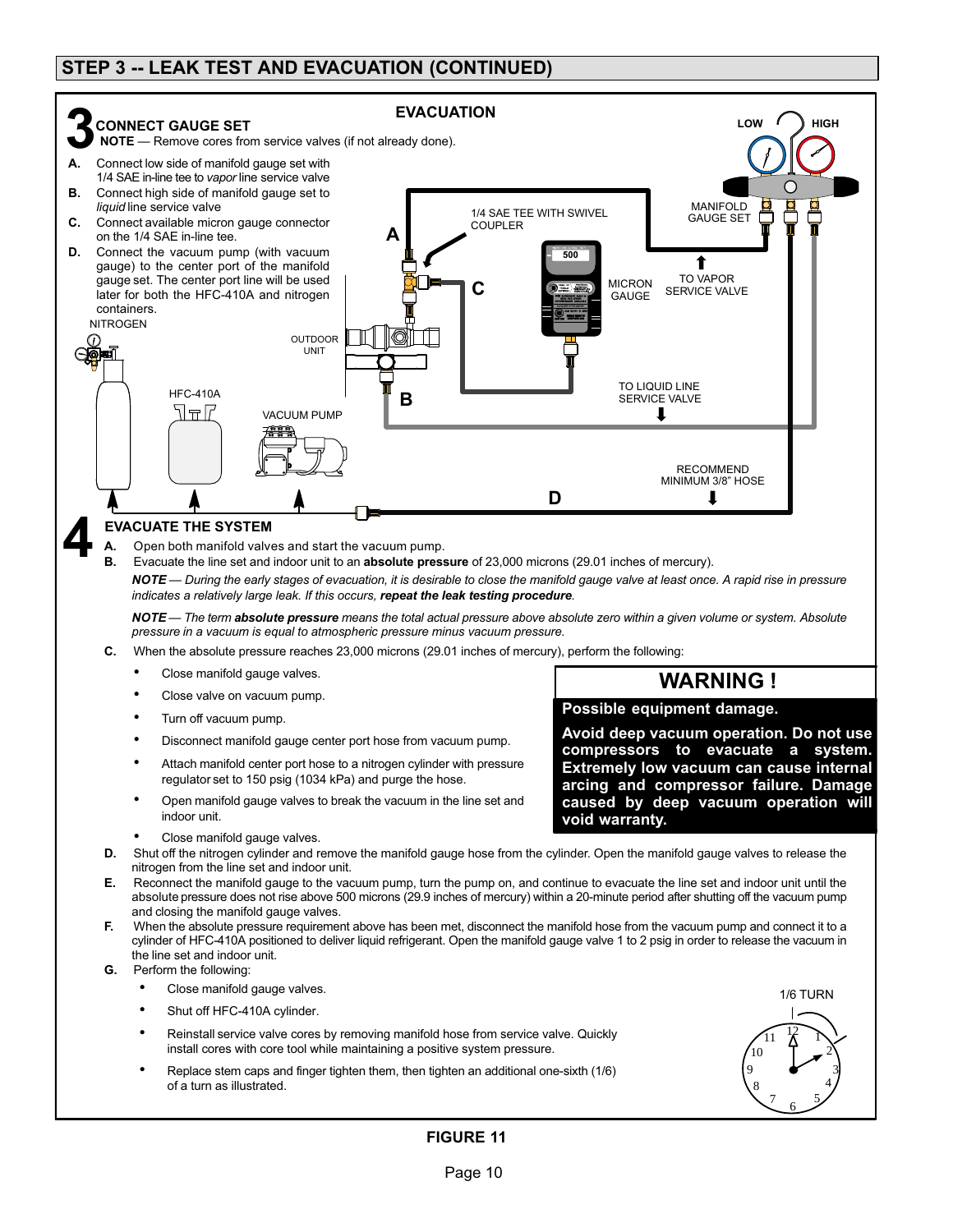## **STEP 4 -- ELECTRICAL -- Circuit Sizing and Wire Routing**

In the U.S.A., wiring must conform with current local codes and the current National Electric Code (NEC). In Canada, wiring must conform with current local codes and the current Canadian Electrical Code (CEC).

Refer to the furnace or air handler installation instructions for additional wiring application diagrams and refer to unit nameplate for minimum circuit ampacity and maximum overcurrent protection size.

### **24VAC TRANSFORMER**

Use the transformer provided with the furnace or air handler for low‐voltage control power (24VAC - 40 VA minimum)

### **WARNING** Electric Shock Hazard. Can cause injury or death. Unit must be grounded in accordance with national and local codes. Line voltage is present at all components when unit is not in operation on units with single‐pole contactors. Disconnect all remote electric power supplies before opening access panel. Unit may have multiple power supplies.

### **SIZE CIRCUIT AND INSTALL SERVICE DISCONNECT SWITCH**

Refer to the unit nameplate for minimum circuit ampacity, and maximum fuse or circuit breaker (HACR per NEC). Install power wiring and properly sized disconnect switch.



*NOTE — Units are approved for use only with copper conductors. Ground unit at disconnect switch or connect to an earth ground.*

## **IMPORTANT !**

**If unit is equipped with a crankcase heater, it should be energized 24 hours before unit start-up to prevent compressor damage as a result of slugging.**

# **CAUTION**

**ELECTROSTATIC DISCHARGE Precautions and Procedures** Electrostatic discharge can affect electronic components. Take care during unit installation and service to protect the unit's electronic controls. Precautions will help to avoid control exposure to electrostatic discharge by putting the unit, the control and the technician at the same electrostatic potential. Touch hand and all tools on an unpainted unit surface before performing any service procedure to neutralize electrostatic charge.

**(ESD)**

### **INSTALL THERMOSTAT**

Install room thermostat (ordered separately) on an inside wall approximately in the center of the conditioned area and 5 feet (1.5m) from the floor. It should not be installed on an outside wall or where it can be affected by sunlight or drafts.



*NOTE — 24VAC, Class II circuit connections are made in the control panel.*

**FIGURE 12**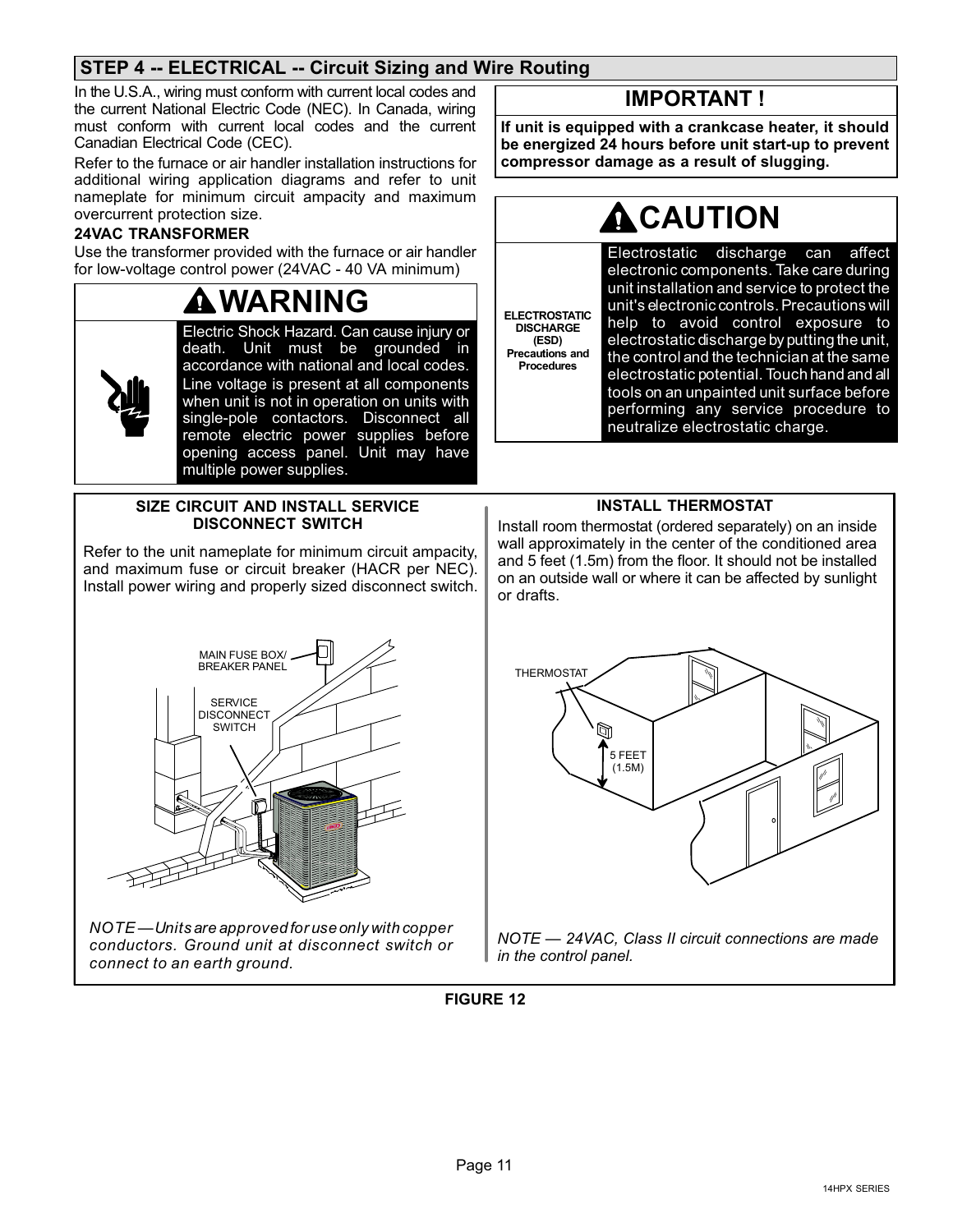### **STEP 4 -- ELECTRICAL (CONTINUED) -- High Voltage and Field Control Wiring**

The following illustration provide an example of control wiring connections when using standard thermostat.

#### **ROUTING HIGH VOLTAGE, GROUND AND CONTROL WIRING HIGH VOLTAGE / GROUND WIRES** Any excess high voltage field wiring should be trimmed and secured away from any low voltage field wiring. To facilitate a conduit, a cutout is located in the bottom of the control panel. Connect conduit to the control panel using a proper conduit fitting. **TYPICAL CONTROL WIRING** Install low voltage wiring from outdoor to indoor unit and from thermostat to indoor unit as illustrated. *NOTE — Do not bundle any excess 24VAC control wires inside control panel.* **A.** Run 24VAC control wires through hole with grommet. **B.** Make 24VAC thermostat wire connections to CMC1. *NOTE — For proper voltages, select thermostat wire (control wires) gauge per table below*. WIRE RUN LENGTH AWG# INSULATION TYPE Low Voltage Wiring (with Auxiliary Heat) LESS THAN 100' (30 METERS) 18 TEMPERATURE RATING Thermostat **Indoor Unit** Dutdoor Unit MORE THAN 100' (30 METERS) 16 35ºC MINIMUM. **R R R** POWER HIGH VOLTAGE LOW VOLTAGE **FACTORY** POWER FIELD WIRING FIELD WIRING **WIRING C C C COMMON COMMON** Low Voltage Wiring े<br>इ Outdoor Unit Thermostat Indoor Unit 3 **E** EMERGENCY EMER. **HEAT** HEAT **R OUTDOOR R R** POWER POWER T'STAT **W1 W1 W1 C C C** COMMON 1ST. STAGE AUX. 1ST. STAGE AUX. **COMMON W2 HEAT HEAT W1 W1 W1** 1ST. STAGE AUX. 1ST. STAGE AUX. **W3 HFAT W2 HEAT G G** INDOOR BLOWER **W3 O O** REVERSING VALVE **G Y1 Y1 G** INDOOR BLOWER **COMPRESSOR O O** REVERSING VALVE **Y1** (SOME CONNECTIONS MAY NOT APPLY. REFER TO **Y1 COMPRESSOR** SPECIFIC THERMOSTAT AND INDOOR UNIT.) (SOME CONNECTIONS MAY NOT APPLY. REFER TO SPECIFIC THERMOSTAT AND INDOOR UNIT.) *NOTE — Wire tie provides low voltage wire strain relief and to maintain separation of field installed low and high voltage circuits.*

#### **FIGURE 13**

**STEP 5 -- UNIT START-UP**

**IMPORTANT**

If unit is equipped with a crankcase heater, it should be energized 24 hours before unit start-up to prevent compressor damage as a result of slugging.

- 1. Rotate fan to check for binding.
- 2. Inspect all factory- and field-installed wiring for loose connections.
- 3. After evacuation is complete, open the liquid line and suction line service valve stems to release the refrigerant charge (contained in outdoor unit) into the system.
- 4. Replace the stem caps and tighten to the value listed in table [3.](#page-12-0)
- 5. Check voltage supply at the disconnect switch. The voltage must be within the range listed on the unit's nameplate. If not, do not start the equipment until you

have consulted with the power company and the voltage condition has been corrected.

- 6. Connect manifold gauge set for testing and charging.
- 7. Set the thermostat for a cooling demand. Turn on power to the indoor indoor unit and close the outdoor unit disconnect switch to start the unit.
- 8. Recheck voltage while the unit is running. Power must be within range shown on the unit nameplate.
- 9. Check system for sufficient refrigerate using the procedures outlined in under *System Refrigerant*.

### **OPERATING MANIFOLD GAUGE SET AND SERVICE VALVES**

The liquid and vapor line service valves are used for removing refrigerant, flushing, leak testing, evacuating, checking charge and charging.

Each valve is equipped with a service port which has a factory-installed valve stem. Figures [14](#page-12-0) and [15](#page-12-0) provides information on how to access and operating both angle and ball service valves.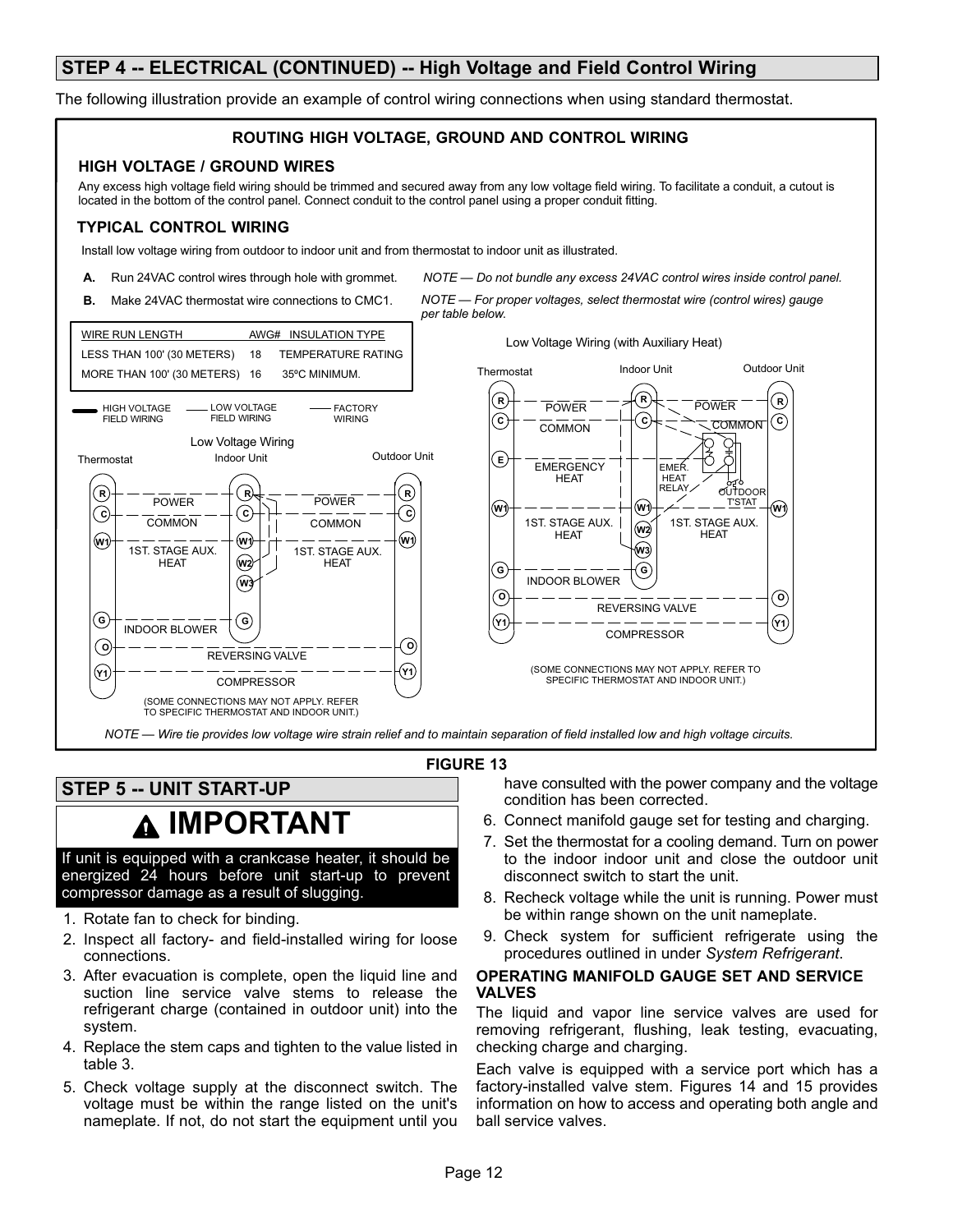### **Torque Requirements**

<span id="page-12-0"></span>When servicing or repairing heating, ventilating, and air conditioning components, ensure the fasteners are appropriately tightened. Table 3 lists torque values for fasteners.

### **TABLE 3 TORQUE REQUIREMENTS**

| <b>Parts</b>        | <b>Recommended Torque</b> |              |  |
|---------------------|---------------------------|--------------|--|
| Service valve cap   | $8$ ft. - lb.             | <b>11 NM</b> |  |
| Sheet metal screws  | $16$ in $-$ lb.           | 2 NM         |  |
| Machine screws #10  | 28 in .- lb.              | 3 NM         |  |
| Compressor bolts    | 90 in .- lb.              | <b>10 NM</b> |  |
| Gauge port seal cap | $8$ ft. - $lb.$           | <b>11 NM</b> |  |

# **IMPORTANT**

To prevent stripping of the various caps used, the appropriately sized wrench should be used and fitted snugly over the cap before tightening.

### **Using Manifold Gauge Set**

When checking the system charge, only use a manifold gauge set that features low loss anti-blow back fittings.

Manifold gauge set used with HFC-410A refrigerant systems must be capable of handling the higher system operating pressures. The gauges should be rated for use with pressures of 0 - 800 psig on the high side and a low side of 30" vacuum to 250 psig with dampened speed to 500 psi. Gauge hoses must be rated for use at up to 800 psig of pressure with a 4000 psig burst rating.



### **FIGURE 14**

### **OPERATING ANGLE TYPE SERVICE VALVE:**

- 1. Remove stem cap with an appropriately sized wrench.
- 2. Use a service wrench with a hex-head extension (3/16" for liquid line valve sizes and 5/16" for vapor line valve sizes) to back the stem out counterclockwise as far as it will go.





When service valve is **CLOSED**, the service port is open to the line set and indoor unit.

NOTE — A label with specific torque requirements may be affixed to the stem cap. If the label is present, use the specified torque.

### **FIGURE 15**

### **TO ACCESS SERVICE PORT:**

A service port cap protects the service port core from contamination and serves as the primary leak seal.

- 1. Remove service port cap with an appropriately sized wrench.
- 2. Connect gauge set to service port.
- 3. When testing is completed, replace service port cap and tighten as follows:
	- With torque wrench: Finger tighten and torque cap per table 3.



 Without torque wrench: Finger tighten and use an appropriately sized wrench to turn an additional 1/6 turn clockwise.

### **Reinstall Stem Cap:**

Stem cap protects the valve stem from damage and serves as the primary seal. Replace the stem cap and tighten as follows:

- With Torque Wrench: Finger tighten and then torque cap per table 3.
- Without Torque Wrench: Finger tighten and use an appropriately sized wrench to turn an additional 1/12 turn clockwise.

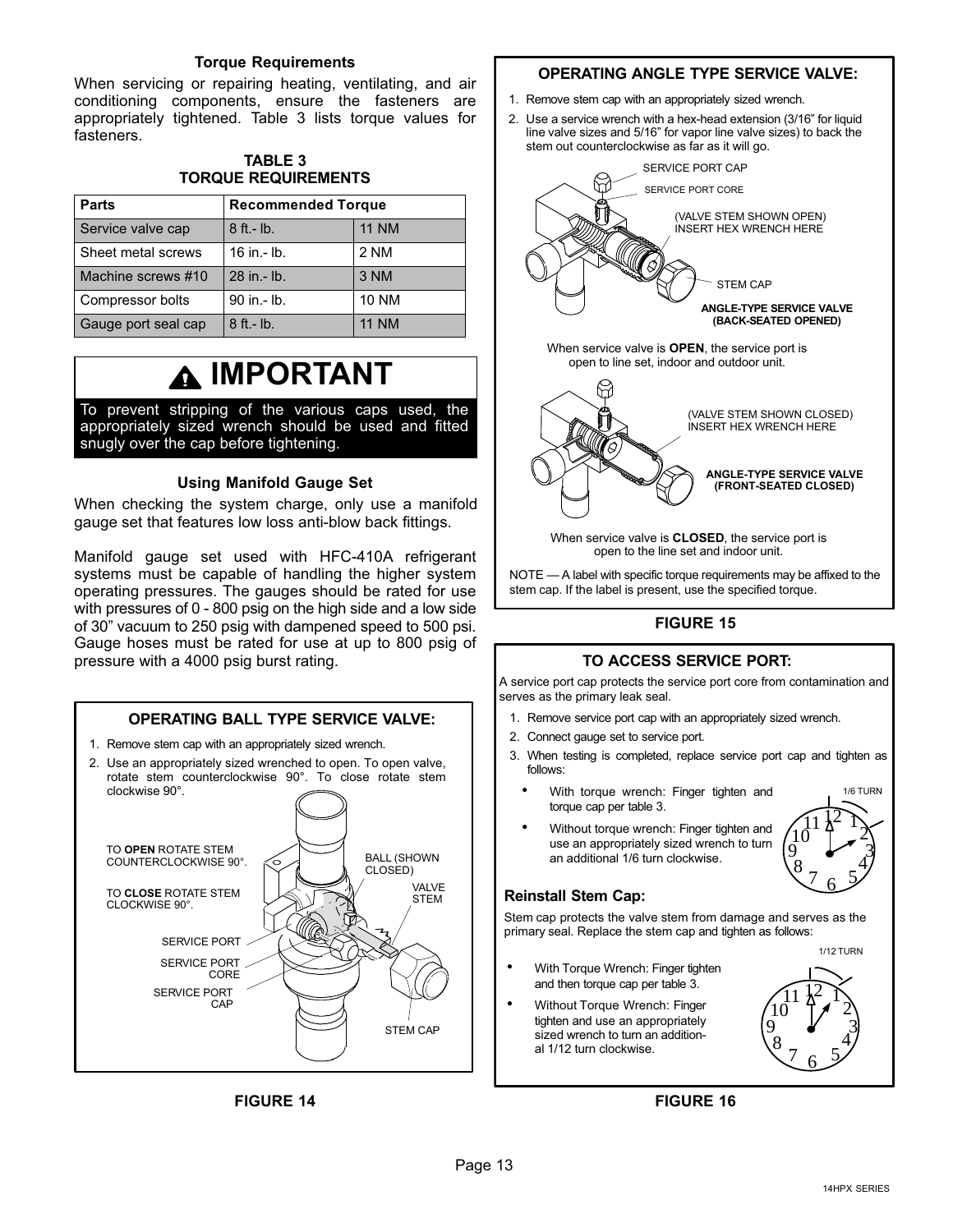## **CHECKING**

The 14HPX unit is factory-charged with enough HFC-410A refrigerant to accommodate a 15-foot length of refrigerant piping. Charge should be checked and adjusted using the tables provided on the charging procedure sticker on the unit access panel. Detailed information is given in the 14HPX Installation and Service Procedures manual, which is available on DaveNet.

## **Defrost System**

The defrost system includes a defrost thermostat (S6) and a defrost control (CMC1).

### **DEFROST CONTROL (CMC1)**

This defrost control includes the combined functions of a time/temperature defrost control, defrost relay, time delay, diagnostic LEDs, and a terminal strip for field wiring connections.

The defrost control provides automatic switching from normal heating operation to defrost mode and back. When the defrost thermostat is closed, the control accumulates compressor run time at 30, 60 or 90 minute field adjustable intervals. When the selected compressor run time interval is reached, the defrost relay is energized and defrost begins.



### **FIGURE 17**

### **Defrost Control Timing Pins (P1)**

Each timing pin selection provides a different accumulated compressor run time period for one defrost cycle. This time period must occur before a defrost cycle is initiated. The defrost interval can be adjusted to 30 (T1), 60 (T2), or 90 (T3) minutes (see figure 17). The maximum defrost period is 14 minutes and cannot be adjusted.

*NOTE — Defrost control part number is listed near the P1 timing pins.*

Factory default is 90 minutes.

 If the timing selector jumper is missing, the defrost control defaults to a 90-minute defrost interval.

### **Compressor Delay (P5)**

The defrost control has a field-selectable function to reduce occasional sounds that may occur while the unit is cycling in and out of the defrost mode.

The compressor will be cycled off for 30 seconds going in and out of the defrost mode when the compressor delay jumper is installed.

*NOTE — The 30‐second compressor feature is ignored when jumpering the TEST pins.*

### **Time Delay**

The timed‐off delay is five minutes long. The delay helps to protect the compressor from short‐cycling in case the power to the unit is interrupted or a pressure switch opens. The delay is bypassed by placing the timer select jumper across the TEST pins for 0.5 seconds.

### **Test Mode**

The **TEST** mode is activated by removing the jumper on the defrost termination pins (**30**, **60** or **90**) and placing the jumper on the **TEST** pins after 24VAC is applied to the control. The low pressure input is ignored in **TEST** mode.

# **IMPORTANT**

The TEST pins are ignored and the TEST function is locked out:

- If the jumper is applied on the TEST pin before 24VAC is applied to the control.
- If there is a jumper on the 30 or 60 minute defrost termination pins.

### **Bypass-Anti-Short Cycle Delay**

The **Y1** input must be active **ON**, the high pressure switch must be closed or a jumper must be installed on the high pressure terminals of the control.

### **Initiate a Force Defrost**

The **Y1** input must be active **ON**, the high pressure switch must be closed or a jumper must be installed on the high pressure terminals of the control, the defrost thermostat must be closed or a jumper must be placed across the **DF** terminals on the control and the **O** terminals must not have 24VAC (no power to reversing valve) before control will enter into a force defrost.

### **Test Mode Sequence**

Using the defrost termination pin, short the **TEST** pins for a period of two seconds:

- Clear timed lockout / or pressure switch lockout function.
- Enter defrost mode

After entering force defrost, if the jumper is removed before 5 seconds has elapsed, the unit will remain in forced defrost mode until defrost thermostat opens or terminated on maximum defrost time (14 minutes). If the jumper is not removed, once 5 seconds has elapsed (7 seconds total), the unit will terminate defrost and return to heat mode. The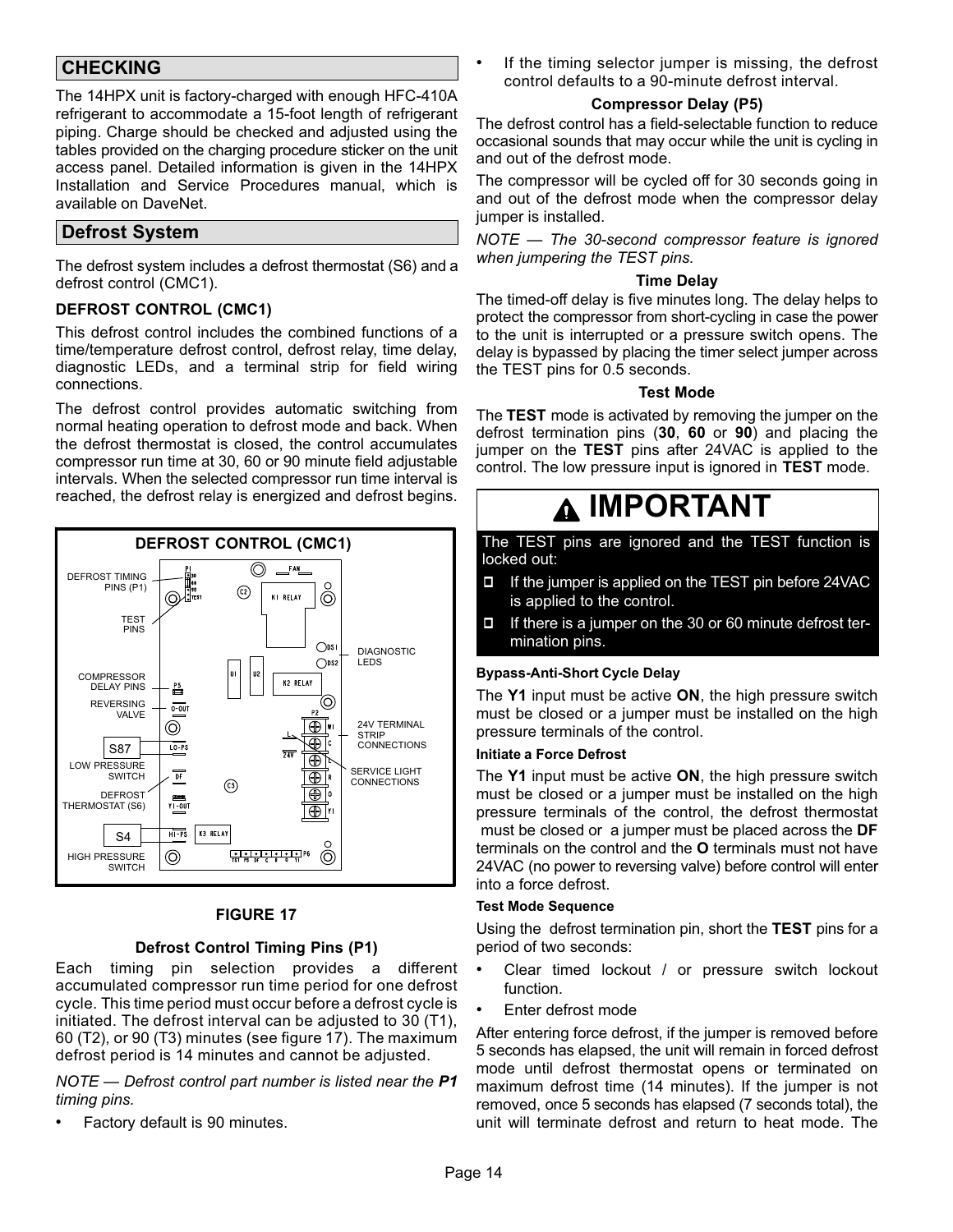**TEST** mode will then be locked-out and no further **TEST** mode operation will be executed until the jumper on the **TEST** pins is removed and re-applied to the applicable defrost termination pins.

## **IMPORTANT**

NOTE - After testing has been completed, properly reposition test jumper across desired timing pins.

### **Service Light Connection**

The defrost control includes terminal connections for a service light which provides a signal that activates the room thermostat service light during periods of inefficient operation.

### **Defrost Control Diagnostic LEDs**

The defrost board uses two LEDs for diagnostics. The LEDs flash a specific sequence according to the condition.

| <b>TABLE 4</b>                         |  |
|----------------------------------------|--|
| DEFROST CONTROL (CMC1) DIAGNOSTIC LEDS |  |

| <b>Mode</b>                              | Green LED (DS2)<br>Red LED (DS1) |            |  |  |  |
|------------------------------------------|----------------------------------|------------|--|--|--|
| No power to control                      | OFF<br>OFF                       |            |  |  |  |
| Normal operation /<br>power to control   | Simultaneous Slow FLASH          |            |  |  |  |
| Anti-short cycle<br>lockout              | <b>Alternating Slow FLASH</b>    |            |  |  |  |
| High pressure switch Slow FLASH<br>fault | <b>OFF</b>                       |            |  |  |  |
| High pressure switch   ON<br>lockout     |                                  | <b>OFF</b> |  |  |  |

### **HIGH PRESSURE SWITCH (S4)**

This unit is equipped with a high pressure switch which is located on the liquid line. The SPST, normally closed pressure switch opens when liquid line pressure rises above the factory setting of 590  $\pm$  15 psig and automatically resets at 418 + 15 psig.

### **Homeowners Information**

# **CAUTION**

Before attempting to perform any service or maintenance, turn the electrical power to unit OFF at disconnect switch.

Cleaning of the outdoor unit's coil should be performed by a licensed professional service technician (or equivalent). Contact your dealer and set up a schedule (preferably twice a year, but at least once a year) to inspect and service your outdoor unit. The following maintenance may be performed by the homeowner.

## **IMPORTANT !**

**Sprinklers and soaker hoses should not be installed where they could cause prolonged exposure to the outdoor unit by treated water. Prolonged exposure of the unit to treated water (i.e., sprinkler systems, soakers, waste water, etc.) will corrode the surface of steel and aluminum parts, diminish performance and affect longevity of the unit.**

### **Outdoor Coil**

The outdoor unit must be properly maintained to ensure its proper operation.

- Please contact your dealer to schedule proper inspection and maintenance for your equipment.
- Make sure no obstructions restrict airflow to the outdoor unit.
- Grass clippings, leaves, or shrubs crowding the unit can cause the unit to work harder and use more energy.
- Keep shrubbery trimmed away from the unit and periodically check for debris which collects around the unit.
- Keep snow level below the louvered panels to ensure proper performance.

### **Routine Maintenance**

In order to ensure peak performance, your system must be properly maintained. Clogged filters and blocked airflow prevent your unit from operating at its most efficient level.

*NOTE — The filter and all access panels must be in place any time the unit is in operation. If you are unsure about the filter required for your system, call your Lennox dealer for assistance.*

- 1. Ask your Lennox dealer to show you where your indoor unit's filter is located. It will be either at the indoor unit (installed internal or external to the cabinet) or behind a return air grille in the wall or ceiling. Check the filter monthly and clean or replace it as needed.
- 2. Disposable filters should be replaced with a filter of the same type and size.
- 3. The indoor evaporator coil is equipped with a drain pan to collect condensate formed as your system removes humidity from the inside air. Have your dealer show you the location of the drain line and how to check for obstructions. (This would also apply to an auxiliary drain, if installed.)

### **Thermostat Operation**

See the ComfortSense**®** 7000 thermostat homeowner manual for instructions on how to operate your thermostat.

### **Heat Pump Operation**

Your new Lennox heat pump has several characteristics that you should be aware of:

- Heat pumps satisfy heating demand by delivering large amounts of *warm* air into the living space. This is quite different from gas‐ or oil‐fired furnaces or an electric furnace which deliver lower volumes of considerably *hotter* air to heat the space.
- Do not be alarmed if you notice frost on the outdoor coil in the winter months. Frost develops on the outdoor coil